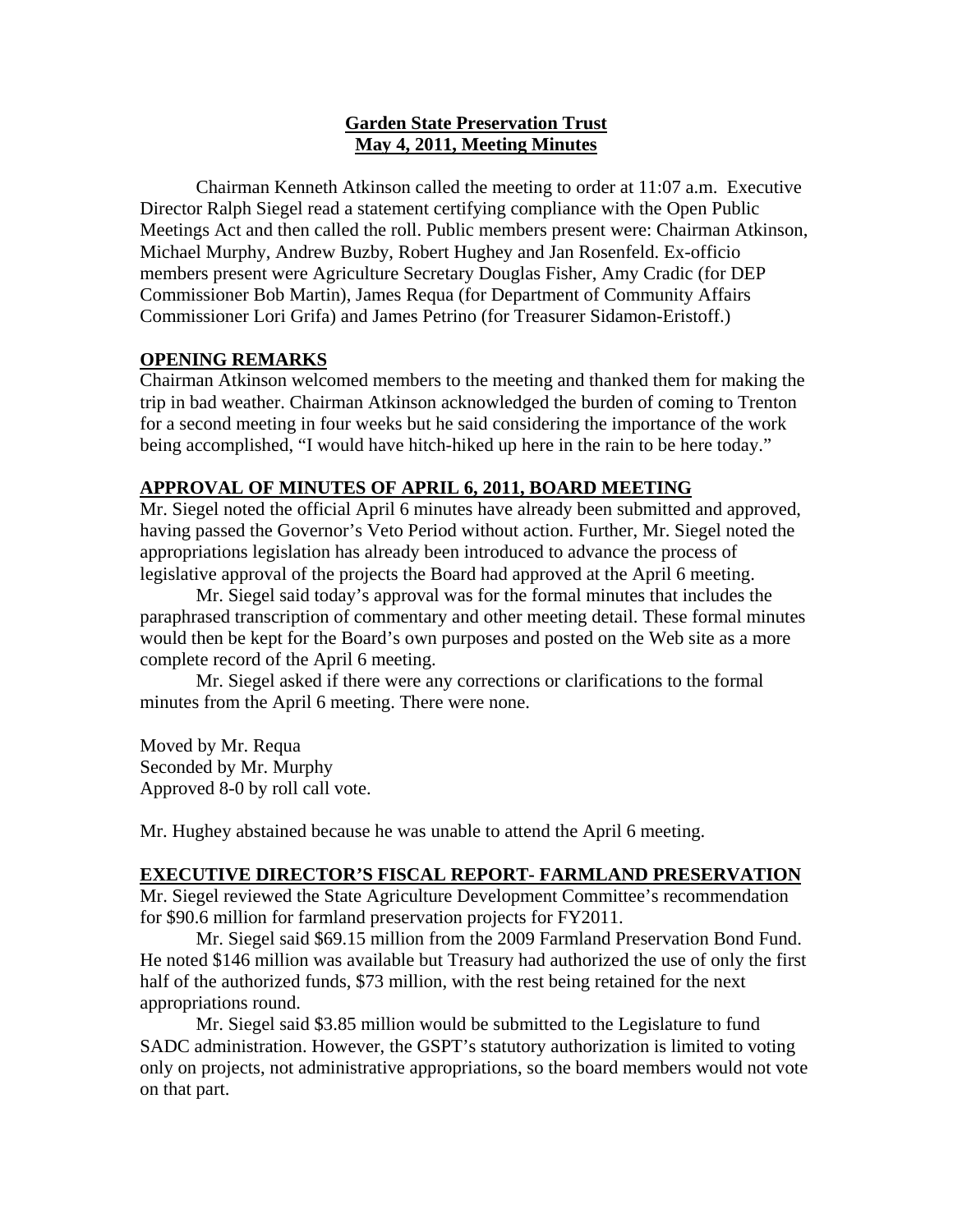In addition, Mr. Siegel said, \$1 million would be reallocated from a cancelled grant in the 2009 Farmland Preservation Bond Fund appropriated two years ago.

 Mr. Siegel said cancelled grants and revenue from the sale of fee-simple acquisitions totals \$20.3 million.

 Mr. Siegel reviewed the balances of the GSPT Funds and the 2009 Farmland Preservation Bond Fund to show they were adequate to cover cash-flow requirements of these appropriations.

## **PRESENTATION OF STATE AGRICULTURE DEVELOPMENT COMMITTEE RECOMMENDATIONS FOR FARMLAND EASEMENT PURCHASE GRANTS FOR FY2011**

Chairman Atkinson welcomed SADC Executive Director Susan Payne and her staff to the meeting and invited them to make a presentation to the board to explain their recommendations.

 Ms. Payne thanked the board for scheduling the meeting. She introduced planning chief Tim Brill and fiscal officer Bryan Lofberg.

 Ms. Payne proceeded with a presentation to explain the SADC's activities. She noted the program recently celebrated the preservation of farm #2,000. She also reviewed the 1,900-acre project to preserve the former Seabrook Farms property in Cumberland County and the recent announcement of a deal to preserve the 1,900-acre Princeton Nurseries property in Mercer and Monmouth counties, with about 900 acres in farmland and the rest in Green Acres. She said it was two years' work to prepare these record deals.

 Ms. Payne also announced the acquisition of a 15-acre farm in Passaic County, the first farm to be preserved in that county since the program began in 1983.

 Ms. Payne reviewed the SADC's activities in administering the Right-To-Farm program, including setting policies and limits for solar and wind energy production.

 Ms. Payne discussed a map showing the loss of 21% of all agricultural land from 1986 to 2007. She said this shows "we have our work cut out for us," and that the program remains as urgent today as when it began. She said 2,011 farms have been preserved totaling 191,500 acres. She said this represents about one quarter of productive farmland in New Jersey, showing preservation has a huge impact on the industry. She made reference to a preservation target of 600,000 acres to secure a permanent place for agriculture in New Jersey.

 Ms. Payne said this land has been preserved at a cost of \$1.4 billion, \$938 million of which was funded by the State, about 64% of the total.

 Ms. Payne explained the planning-incentive grant rules for the counties requiring comprehensive preservation plans to identify the resources. In exchange for this, the counties qualify for highly flexible block grants to use for projects as they select. She said 17 of 18 counties active in farmland preservation have submitted plans and have had them approved. She said work continues on the plan for the last county, Atlantic. She said these county plans have targeted 3,500 farms totaling 200,000 acres.

 Ms. Payne reviewed the recommendation for \$90,569,760 for farmland preservation projects for FY2011, with \$39 million (43% of the funds) to the counties and \$23 million (25% of the funds) to planning-incentive grants at the municipal level.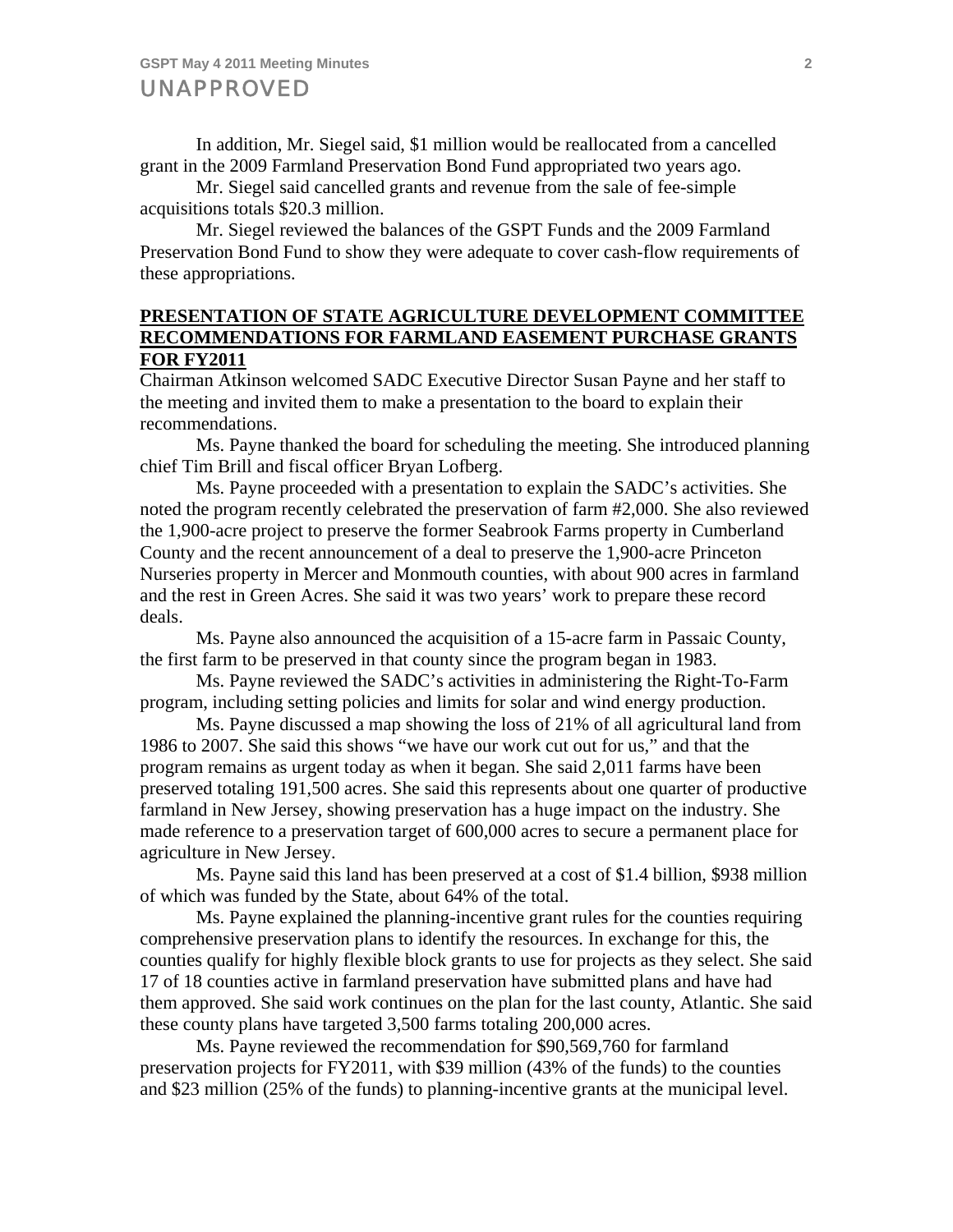She said this shows it is a grassroots program. She also noted the \$8.8 million in grants for nonprofits, the largest ever.

 Ms. Payne said it was a top priority to work diligently with county and municipal partners and with nonprofits to make sure the funds allocated to them are spent in a timely manner on good projects. She said this process includes canceling or retracting unused grants so they can be reallocated to new projects. She explained the recommendation for FY2011 includes \$20 million in funds previously appropriated from the GSPT Trust Fund and \$1 million from the 2007 Bond Fund that are now being reallocated to new projects.

 Ms. Payne said each county will get a base grant. These total \$24 million. She said there is another \$15 million in a competitive grant pool the counties may draw from once they have expended their base grants. She said this creates an incentive for the active counties to stay focused and to work quickly to preserve farms.

 Ms. Payne said the nonprofit grants were allocated according to the performance of each nonprofit agency in expending previous grants, plus the number of farms and acres they were proposing to preserve with the new grant.

 Chairman Atkinson asked if the competitive grant pool was the same as in the last appropriations. Ms. Payne said that it was.

# **RESOLUTION #11-014 TO APPROVE THE STATE AGRICULTURE DEVELOPMENT COMMITTEE COUNTY EASEMENT PURCHASE GRANT RECOMMENDATIONS FOR FISCAL YEAR 2011 FOR ATLANTIC, BURLINGTON, CAMDEN, CAPE MAY, HUNTERDON, MERCER, MIDDLESEX, MONMOUTH, MORRIS, OCEAN, PASSAIC, SOMERSET, SUSSEX AND WARREN COUNTIES FROM THE 2009 REFERENDUM FARMLAND PRESERVATION BOND FUND PL 2009 C.117.**

Mr. Siegel explained there were a large number of separate resolutions for a variety of reasons: 1) To have an independent resolution for each source of funding, and 2) To accommodate the needs of Chairman Atkinson and Mr. Buzby to recuse themselves from voting on projects in Gloucester and Salem counties. Mr. Siegel also said it had been traditional for the GSPT to approve a separate resolution for each separate Farmland Preservation Program component: state grants, county grants, municipal grants and nonprofit grants.

 Chairman Atkinson called for action on the resolutions and directed Mr. Siegel to conduct the votes.

Mr. Siegel asked for motions to approve Resolution #11-014.

Moved by Secretary Fisher Seconded by Mr. Hughey Approved 9-0 by roll call vote.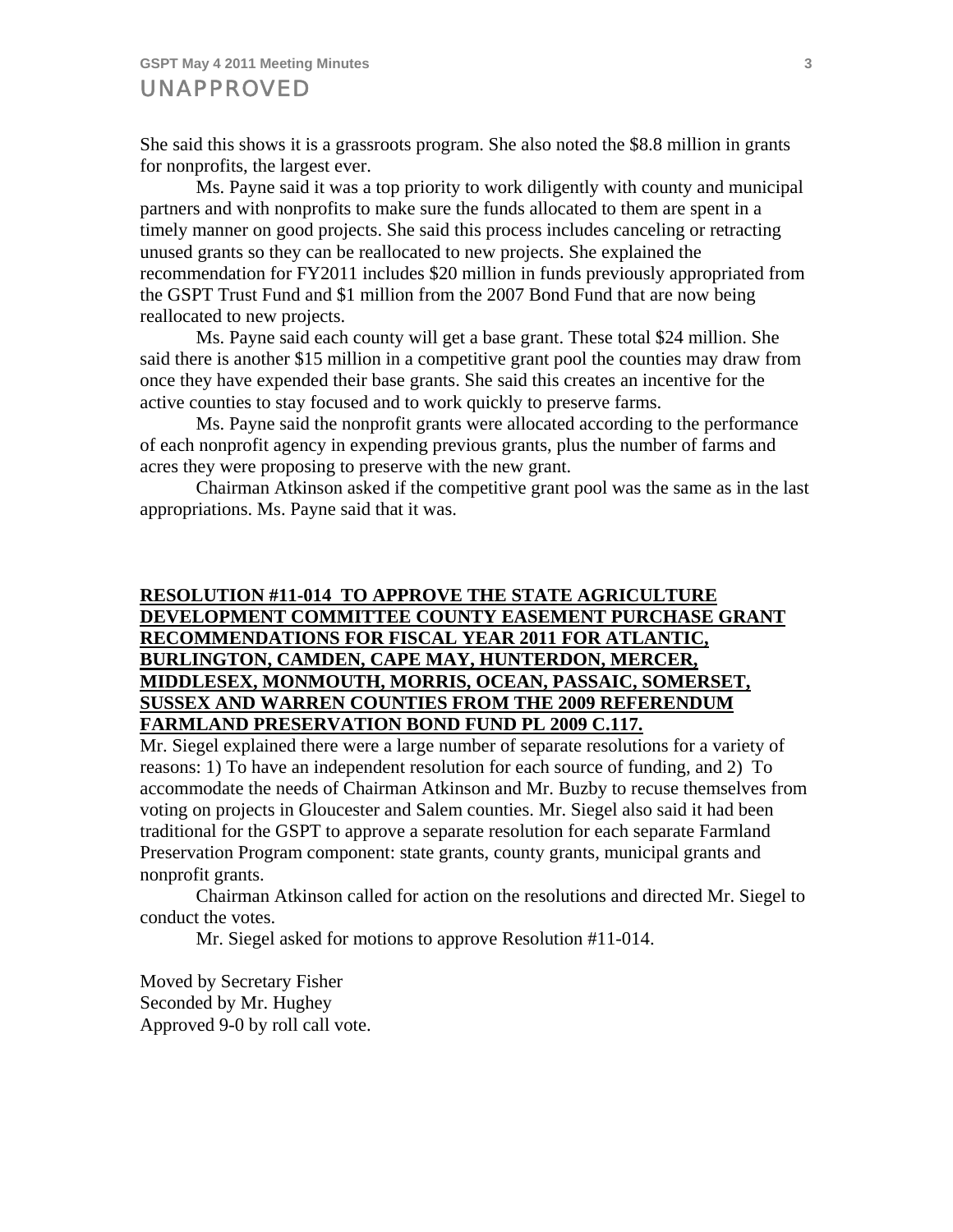## **RESOLUTION #11-015 TO APPROVE THE STATE AGRICULTURE DEVELOPMENT COMMITTEE COUNTY EASEMENT PURCHASE GRANT RECOMMENDATIONS FOR FISCAL YEAR 2011 FOR GLOUCESTER AND SALEM COUNTIES FROM THE 2009 REFERENDUM FARMLAND PRESERVATION BOND FUND PL 2009 C.117.**

Mr. Siegel asked for motions to approve the resolution.

Moved by Ms. Rosenfeld Seconded by Mr. Murphy Approved 7-0 by roll call vote.

Chairman Atkinson and Mr. Buzby recused themselves from this vote.

# **RESOLUTION #11-016 TO APPROVE THE STATE AGRICULTURE DEVELOPMENT COMMITTEE COUNTY EASEMENT PURCHASE GRANT RECOMMENDATIONS FOR FISCAL YEAR 2011 FOR ATLANTIC, BURLINGTON, CAMDEN, CAPE MAY, HUNTERDON, MERCER, MIDDLESEX, MONMOUTH, MORRIS, OCEAN, PASSAIC, SOMERSET, SUSSEX AND WARREN COUNTIES FROM THE REALLOCATION OF CANCELLED GRANTS FROM THE 2007 REFERENDUM FARMLAND PRESERVATION BOND FUND PL 2007 C.119.**

Mr. Siegel asked for motions to approve the resolution.

Moved by Ms. Rosenfeld Seconded by Mr. Requa Approved 9-0 by roll call vote.

# **RESOLUTION #11-017 TO APPROVE THE STATE AGRICULTURE DEVELOPMENT COMMITTEE COUNTY EASEMENT PURCHASE GRANT RECOMMENDATIONS FOR FISCAL YEAR 2011 FOR GLOUCESTER AND SALEM COUNTIES FROM THE REALLOCATION OF CANCELLED GRANTS THE 2007 REFERENDUM FARMLAND PRESERVATION BOND FUND PL 2007 C.119.**

Mr. Siegel asked for motions to approve the resolution.

Moved by Secretary Fisher Seconded by Mr. Hughey Approved 7-0 by roll call vote.

Chairman Atkinson and Mr. Buzby recused themselves from this vote.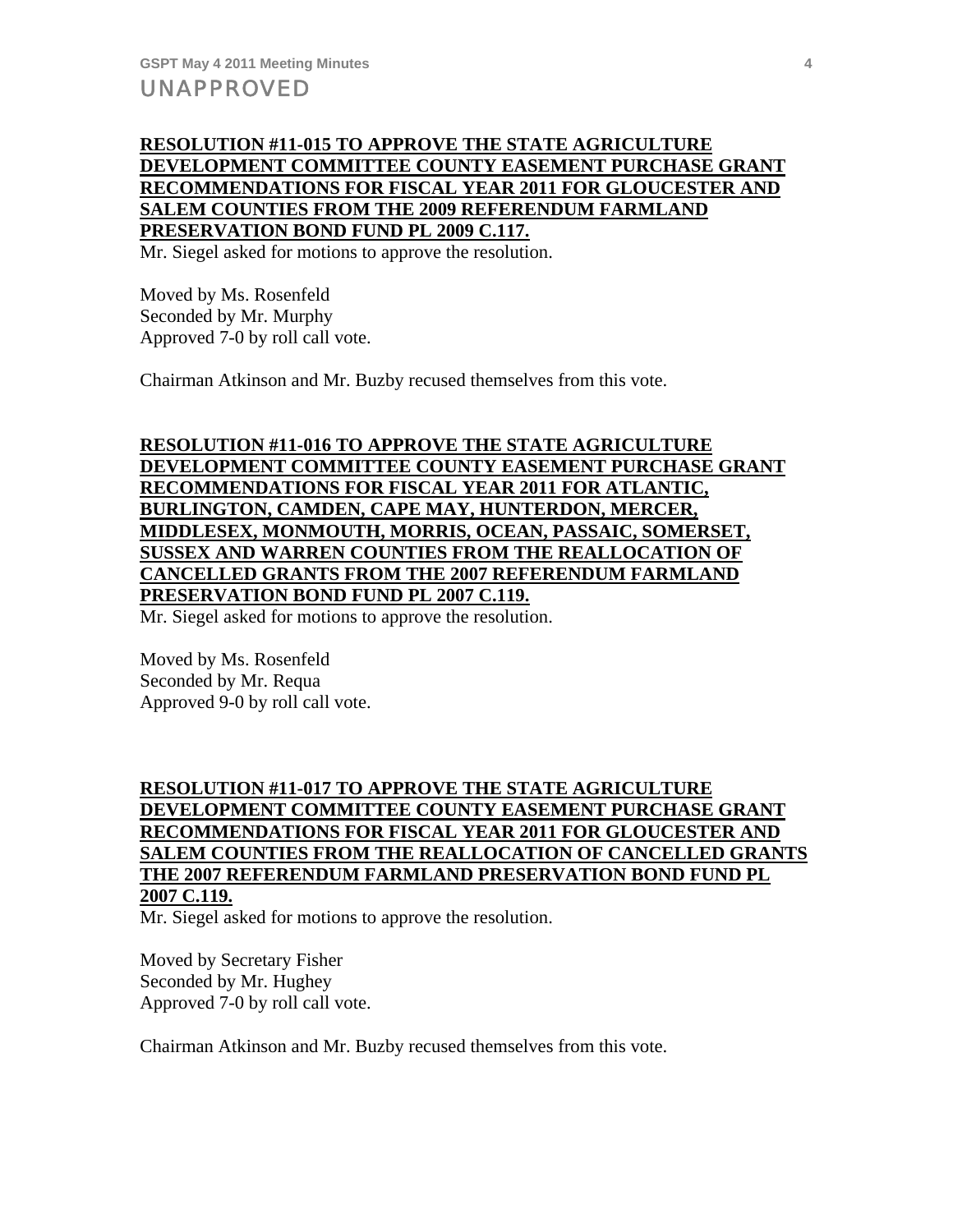**RESOLUTION #11-018 TO APPROVE THE STATE AGRICULTURE DEVELOPMENT COMMITTEE COUNTY EASEMENT PURCHASE GRANT RECOMMENDATIONS FOR FISCAL YEAR 2011 FOR ATLANTIC, BURLINGTON, CAMDEN, CAPE MAY, HUNTERDON, MERCER, MIDDLESEX, MONMOUTH, MORRIS, OCEAN, PASSAIC, SOMERSET, SUSSEX AND WARREN COUNTIES FROM THE REALLOCATION OF CANCELLED GRANTS FROM THE GARDEN STATE FARMLAND PRESERVATION TRUST FUND.**

Mr. Siegel asked for motions to approve the resolution.

Moved by Mr. Petrino Seconded by Mr. Murphy Approved 9-0 by roll call vote.

# **RESOLUTION #11-019 TO APPROVE THE STATE AGRICULTURE DEVELOPMENT COMMITTEE COUNTY EASEMENT PURCHASE GRANT RECOMMENDATIONS FOR FISCAL YEAR 2011 FOR GLOUCESTER AND SALEM COUNTIES FROM THE REALLOCATION OF CANCELLED GRANTS FROM THE GARDEN STATE FARMLAND PRESERVATION TRUST FUND.**

Mr. Siegel asked for motions to approve the resolution.

Moved by Ms. Rosenfeld Seconded by Mr. Petrino Approved 7-0 by roll call vote.

Chairman Atkinson and Mr. Buzby recused themselves from this vote.

# **RESOLUTION #11-020 TO APPROVE THE STATE AGRICULTURE DEVELOPMENT COMMITTEE STATE ACQUISITION GRANT RECOMMENDATIONS FOR FISCAL YEAR 2011 FROM THE 2009 REFERENDUM FARMLAND PRESERVATION BOND FUND PL 2009 C.117.**

Mr. Siegel asked for motions to approve the resolution.

Moved by Ms. Rosenfeld Seconded by Mr. Murphy Approved 9-0 by roll call vote.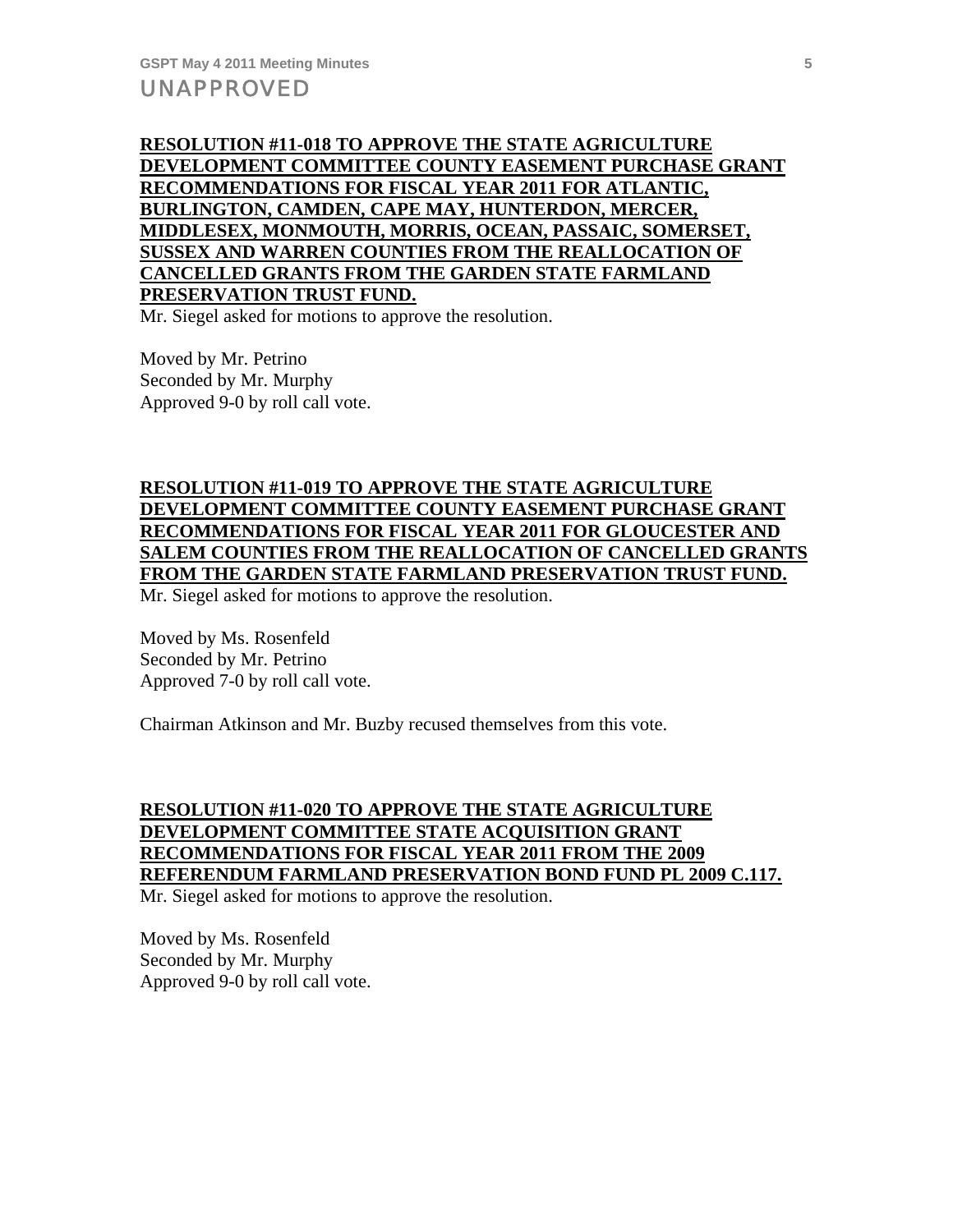# **RESOLUTION #11-021 TO APPROVE THE STATE AGRICULTURE DEVELOPMENT COMMITTEE STATE ACQUISITION GRANT RECOMMENDATIONS FOR FISCAL YEAR 2011 FROM THE REALLOCATION OF CANCELLED GRANTS AND FROM AUCTION SALE PROCEEDS FROM THE GARDEN STATE FARMLAND PRESERVATION TRUST FUND.**

Mr. Siegel asked for motions to approve the resolution.

Moved by Mr. Murphy Seconded by Mr. Petrino Approved 9-0 by roll call vote.

# **RESOLUTION #11-022 TO APPROVE THE STATE AGRICULTURE DEVELOPMENT COMMITTEE RECOMMENDATIONS FOR FISCAL YEAR 2011 FOR NONPROFIT GRANTS AND FOR MUNICIPAL PIG GRANTS IN ATLANTIC, BURLINGTON, CAMDEN, CAPE MAY, HUNTERDON, MERCER, MIDDLESEX, MONMOUTH, MORRIS, OCEAN, PASSAIC, SOMERSET, SUSSEX AND WARREN COUNTIES FROM THE 2009 REFERENDUM FARMLAND PRESERVATION BOND FUND PL 2009 C.117.**

Mr. Siegel asked for motions to approve the resolution.

Moved by Mr. Hughey Seconded by Mr. Requa Approved 9-0 by roll call vote.

# **RESOLUTION #11-023 TO APPROVE THE STATE AGRICULTURE DEVELOPMENT COMMITTEE RECOMMENDATIONS FOR FISCAL YEAR 2011 FOR MUNICIPAL PIG GRANTS IN GLOUCESTER AND SALEM COUNTIES FROM THE 2009 REFERENDUM FARMLAND PRESERVATION BOND FUND PL 2009 C.117.**

Mr. Siegel asked for motions to approve the resolution.

Moved by Ms. Rosenfeld Seconded by Mr. Murphy Approved 7-0 by roll call vote.

Chairman Atkinson and Mr. Buzby recused themselves from this vote.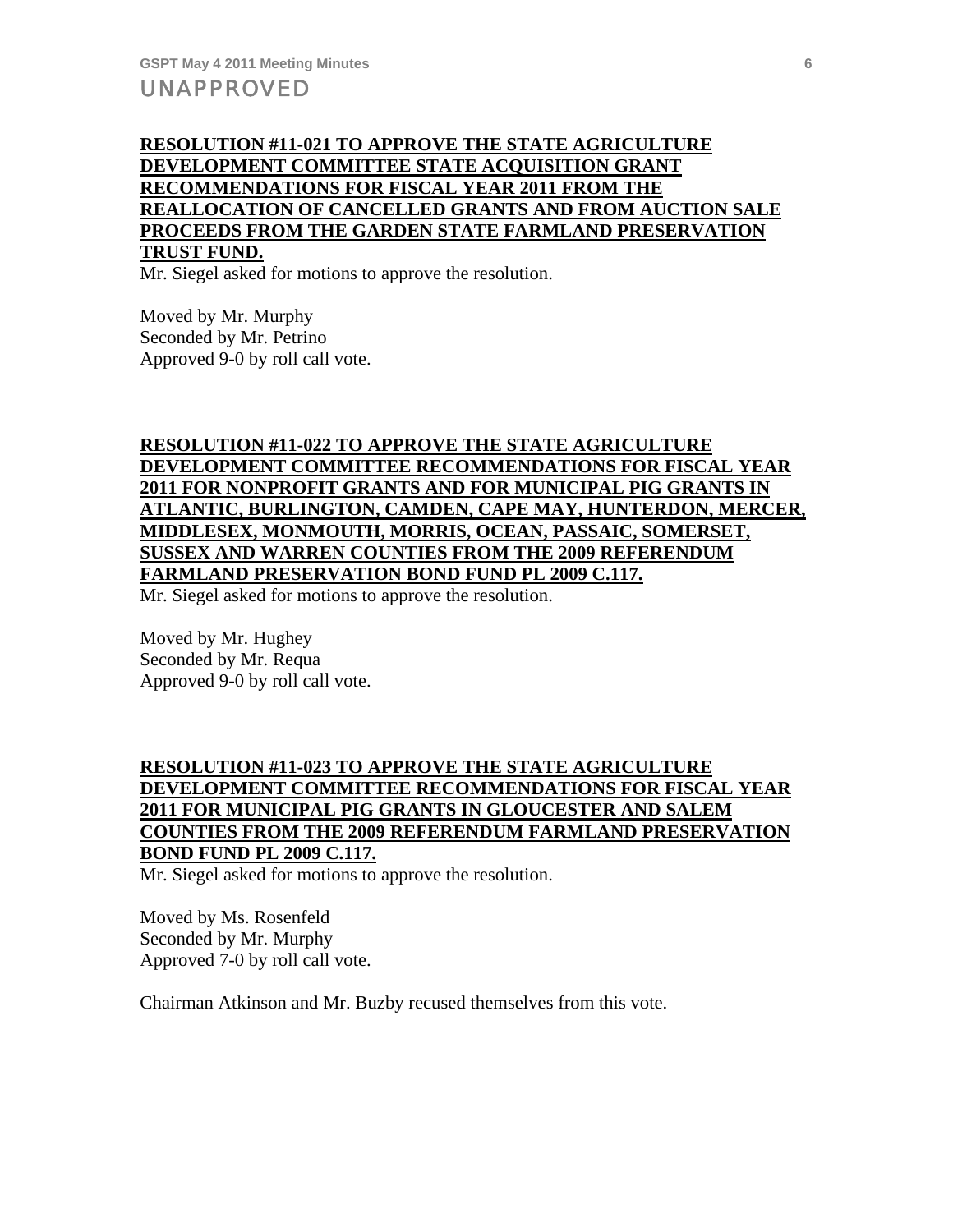## **RESOLUTION #11-024 TO APPROVE THE STATE AGRICULTURE DEVELOPMENT COMMITTEE RECOMMENDATIONS FOR FISCAL YEAR 2011 FOR NONPROFIT GRANTS FROM THE REALLOCATION OF CANCELLED GRANTS FROM THE 2007 REFERENDUM FARMLAND PRESERVATION BOND FUND PL 2007 C.119.**

Mr. Siegel asked for motions to approve the resolution.

Moved by Mr. Hughey Seconded by Mr. Requa Approved 9-0 by roll call vote.

# **RESOLUTION #11-025 TO APPROVE THE STATE AGRICULTURE DEVELOPMENT COMMITTEE RECOMMENDATIONS FOR FISCAL YEAR 2011 FOR NONPROFIT GRANTS AND FOR MUNICIPAL PIG GRANTS IN ATLANTIC, BURLINGTON, CAMDEN, CAPE MAY, HUNTERDON, MERCER, MIDDLESEX, MONMOUTH, MORRIS, OCEAN, PASSAIC, SOMERSET, SUSSEX AND WARREN COUNTIES FROM THE REALLOCATION OF CANCELLED GRANTS FROM THE GARDEN STATE FARMLAND PRESERVATION TRUST FUND.**

Mr. Siegel asked for motions to approve the resolution.

Moved by Mr. Hughey Seconded by Mr. Petrino Approved 9-0 by roll call vote.

# **RESOLUTION #11-026 TO APPROVE THE STATE AGRICULTURE DEVELOPMENT COMMITTEE RECOMMENDATIONS FOR FISCAL YEAR 2011 FOR MUNICIPAL PIG GRANTS IN GLOUCESTER AND SALEM COUNTIES FROM THE REALLOCATION OF CANCELLED GRANTS FROM THE GARDEN STATE FARMLAND PRESERVATION TRUST FUND.**

Mr. Siegel asked for motions to approve the resolution.

Moved by Mr. Hughey Seconded by Mr. Requa Approved 7-0 by roll call vote.

Chairman Atkinson and Mr. Buzby recused themselves from this vote.

Secretary Fisher left the meeting at 11:50 a.m. He was replaced on the board by Ms. Payne as his ex-officio representative.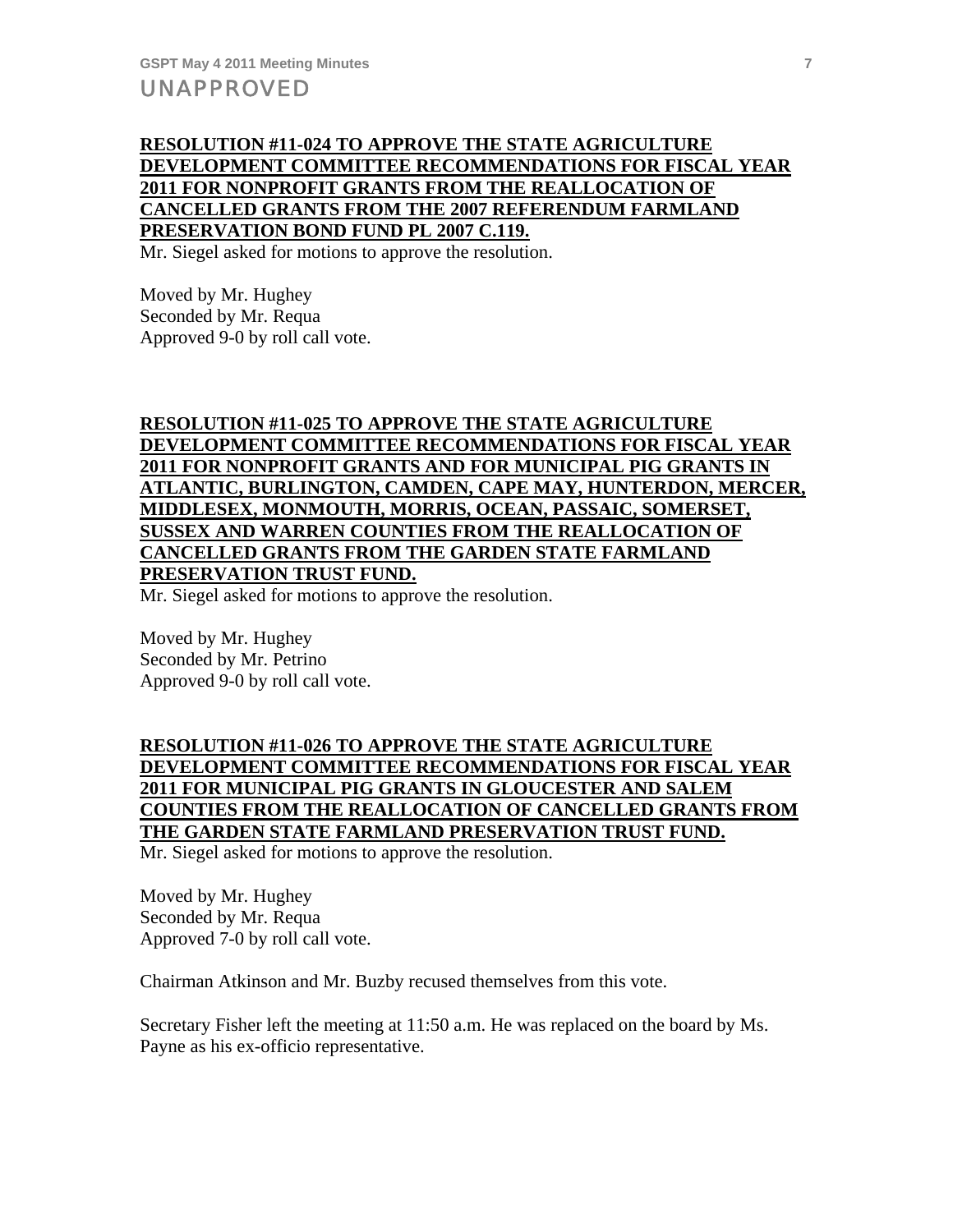## **EXECUTIVE DIRECTOR'S FISCAL REPORT- NJ HISTORIC TRUST**

Mr. Siegel reviewed the New Jersey Historic Trust's recommendation for \$10.25 million for historic preservation projects for FY2011.

 Mr. Siegel said \$2.1 million was being taken from the 2007 Historic Preservation Bond Fund and \$8.1 million was being drawn from the 2009 Historic Preservation Bond Fund. He noted the trust was using most of the funds available from the 2009 Bond Fund even though Farmland Preservation Program and the Green Acres programs were limited to using 50% of the 2009 funds.

## **PRESENTATION OF N.J. HISTORIC TRUST RECOMMENDATIONS FOR HISTORIC PRESERVATION GRANTS FOR FY2011**

Chairman Atkinson welcomed New Jersey Historic Trust Executive Director Dorothy Guzzo to the meeting and invited her to make a presentation to the board to explain her board's recommendations.

 Ms. Guzzo thanked the board for meeting to consider the recommendations. She said the historic trust invited applications for grants last June and in December received 120 applications seeking a total of \$23 million. She said this \$10.2 million grant recommendation combined capital grants with the smaller historic site management (HSM) grants. She said traditionally these two types of grants had been handled in separate grant rounds in alternating years, but that the historic trust decided to combine them this time.

 Ms. Guzzo said all of the grants undergo a rigorous evaluation with outside professionals and the requirement for the applicant to match the state grant with local funds. She said grants were approved according to four criteria: 1) significance of the resource 2) appropriateness of the project 3) benefit of the project, and 4) the applicants' ability to oversee and complete the project.

 Ms. Guzzo said the HSM grants this year also had a focus on heritage tourism and on linkages between funded historic sites. She said larger capital grants had a priority on industrial sites, sites adjacent to preserved properties and statewide geographic distribution of the funds with a special eye for "compelling projects" that had not received funding previously.

 Ms. Guzzo said the recommendation is to fund 58 grants for a total of \$10,250,780. She broke these down as 25 HSM grants totaling \$796,621; four HSM Heritage Tourism initiatives for \$149,375; 12 Capital Level I grants (up to \$150,000) totaling \$1,429,513 and 17 Capital Level II grants (up to \$750,000) totaling \$7,875,271.

 Ms. Guzzo reviewed the specific projects. She said she was pleased the grants were in almost every county and represented a diverse collection of resources, "a little bit of everything."

 Ms. Guzzo said since 1990 the Historic Trust has awarded \$125 million in 635 matching grants in the preservation of 441 landmark properties across the state.

 Ms. Payne asked about specific projects adjacent to preserved land. Ms. Guzzo discussed the Case Dvoor Farmstead in Raritan Township, the Amzi Stephens Homestead in Stephens State Park, Mount Olive, and the Sunnyside Farm in Mount Laurel.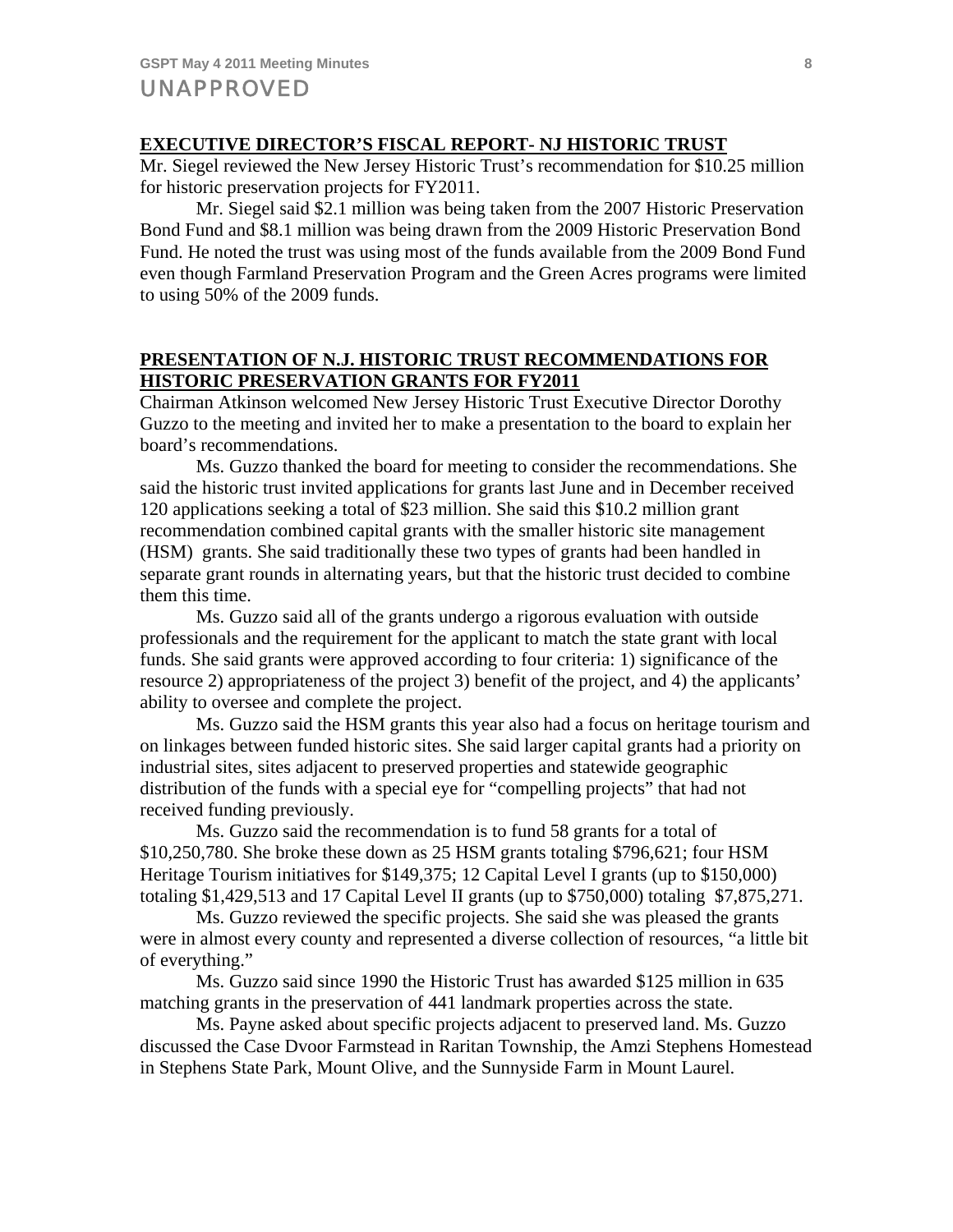Mr. Hughey asked if the Department of Environmental Protection goes through the same competitive process to receive its grants. Ms. Guzzo said they did.

 Mr. Petrino asked if there was a test on whether the applicants were ready to expend their funds in a timely manner. Ms. Guzzo said a test for this has been used in past grant rounds but not this time. She said many HSM grants are aimed at helping applicants design and prepare construction plans for historic sites.

 Following a presentation from the New Jersey Historic Trust director Dorothy Guzzo, Ms. Siegel asked for leeway on the board to raise the allotment from the 2007 Historic Trust Bond Fund to \$2.43 million without changing the total project appropriation at \$10.25 million.

 Mr. Siegel said this would amount to a possible shift of \$300,000 from the 2009 Historic Preservation Bond Fund to the 2007 Historic Preservation Bond Fund. He said he was asking for this because it was not clear what sum remained in the 2007 Bond Fund that was still available for appropriation. He said he wanted to make sure they were finished with the 2007 Bond Fund before tapping into the funds from the 2009 Historic Preservation Bond Fund.

 Chairman Atkinson supported the change to make sure there was flexibility to use the maximum funds available.

 Ms. Rosenfeld and Mr. Requa asked for clarification and Mr. Siegel reviewed the matter. Mr. Petrino consulted the GSPT attorney, Deputy Attorney General Cliff Rones, on the question. Mr. Rones reiterated that legislation could reduce the sum approved by the GSPT and that a permissive resolution to permit flexibility appeared to be in order.

Chairman Atkinson directed Mr. Siegel to conduct the votes.

## **RESOLUTION #11-027 TO APPROVE THE NEW JERSEY HISTORIC TRUST RECOMMENDATIONS FOR LEVEL II & I CAPITAL GRANTS AND HISTORIC SITE MANAGEMENT GRANTS FOR FY2011 FROM THE 2009 HISTORIC PRESERVATION BOND FUND PL 2009 C.117.**

Mr. Siegel asked for motions to approve Resolution #11-027.

Moved by Mr. Requa Seconded by Ms. Payne Approved 9-0 by roll call vote.

# **RESOLUTION #11-028 TO APPROVE THE NEW JERSEY HISTORIC TRUST RECOMMENDATIONS FOR LEVEL II & I CAPITAL GRANTS AND HISTORIC SITE MANAGEMENT GRANTS FOR FY2011 FROM THE 2007 HISTORIC PRESERVATION BOND FUND PL 2007 C.119.**

Mr. Siegel asked for motions to approve Resolution #11-028.

Moved by Ms. Payne Seconded by Mr. Petrino Approved 9-0 by roll call vote.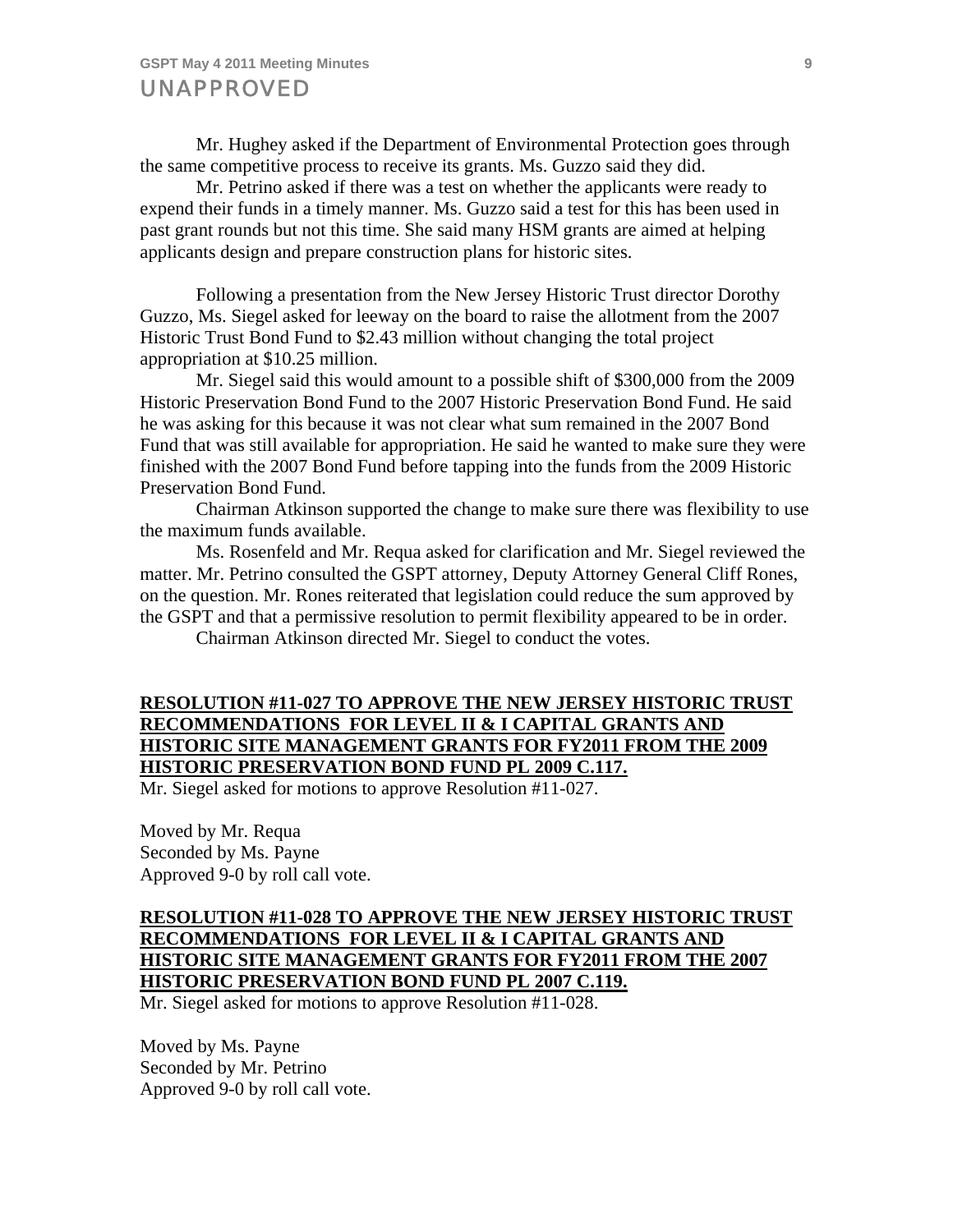# **EXECUTIVE DIRECTOR'S REPORT**

Mr. Siegel reminded board members of the May 15 deadline for financial disclosure required of all board members. He reviewed a press release from the Governor's office on the historic trust grants and a letter signed by the Governor announcing the Green Acres grants. He referred to these as written evidence of support for the projects approved by the GSPT in April.

 Mr. Siegel said Green Acres appropriations bills had been introduced and were on track for approval before the summer break, and that he and Ms. Payne would work to make sure SADC appropriations got introduced quickly and were on the same approval track. He said the summer recess in an election year could create a long delay so it was important to get their bills through the Senate and Assembly before July 1.

 Mr. Siegel reminded board members to fill out W-9 forms to qualify for their perdiem reimbursement. He reminded board members the GSPT audit was distributed in the April 6 meeting books. He said he had neglected to mention that at the time.

## **RESOLUTION #11-029 OF THE GARDEN STATE PRESERVATION TRUST TO AMEND THE FISCAL YEAR 2011 OFFICE BUDGET AND TO AMEND THE PROPOSED FISCAL YEAR 2012 OFFICE BUDGET FOR THE GARDEN STATE PRESERVATION TRUST**

Mr. Siegel explained the amendment to the GSPT Office Budget in order to add an allocation for benefits in the "Salary & Wages" line item, as requested by the Treasury Division of Administration.

 Ms. Rosenfeld asked why action was being taken for the FY2011 budget that would expire in 50 days. Mr. Siegel said this ratification had little importance since so little of the budget year was left, but that it was good to amend the proposed budget for FY2012 to reflect this new item.

 Ms. Payne asked if the GSPT trust funds were the source for this budget. Mr. Siegel said yes. She asked if spending on benefits was a permitted use. He said it was because it was considered part of salary and wages.

 Ms. Payne said she was concerned that this kind of change in her administrative budget would have a profound effect. Mr. Siegel said these changes were being requested by the Treasury Department for the agencies it administers, including the GSPT office. He said it may not apply outside the department.

Mr. Siegel asked for motions to approve the resolution.

Moved by Ms. Rosenfeld Seconded by Mr. Petrino Approved 8-0 by roll call vote.

Ms. Payne abstained.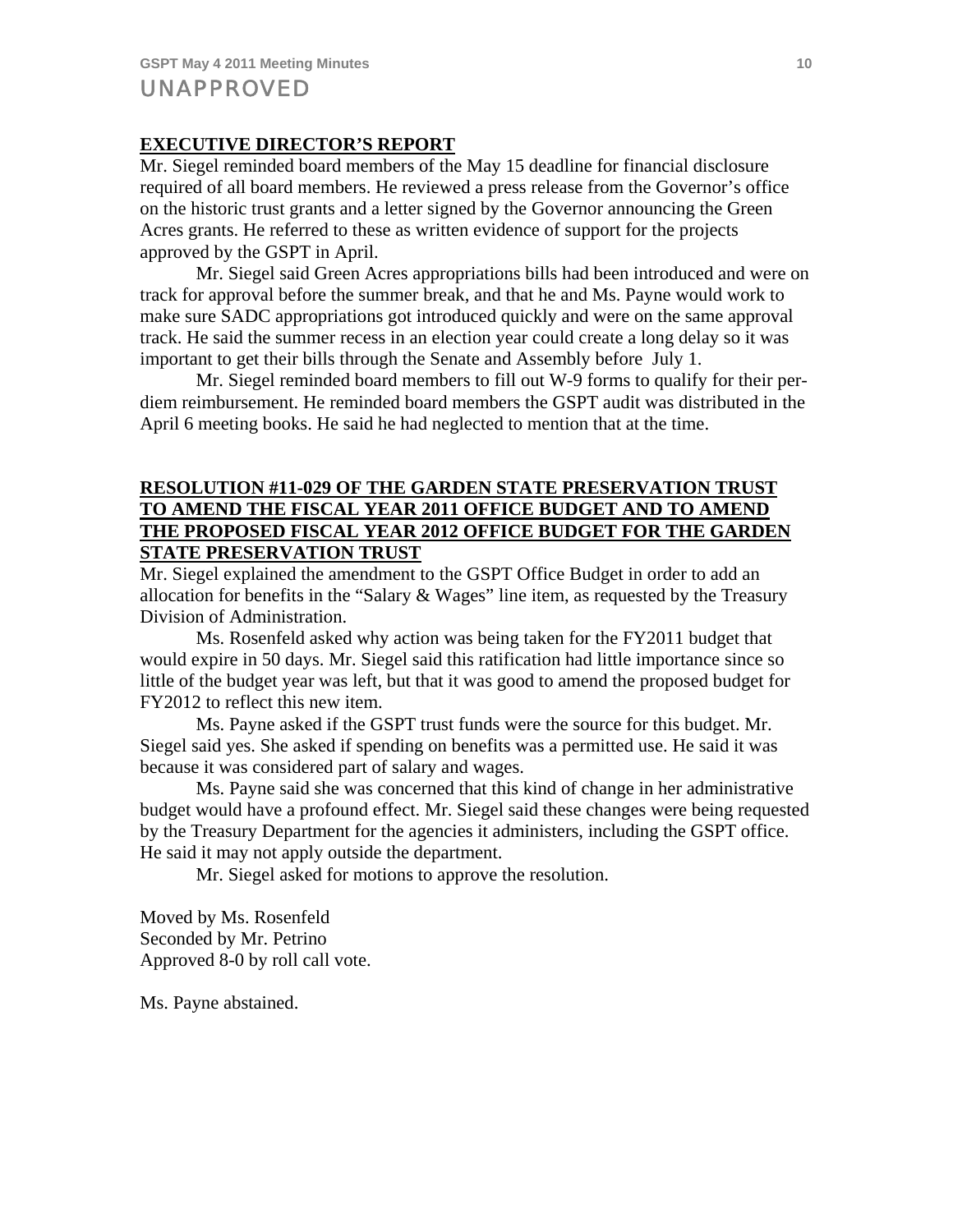# **RESOLUTION #11-030 TO RESEARCH INDEPENDENT COMPUTER SERVICES FOR GSPT OFFICE OPERATIONS CURRENTLY PROVIDED BY TREASURY OFFICE OF TECHNOLOGY**

After discussion, the board chose to take no action on Resolution #11-030.

## **APPROVAL OF SUBSTANTIVE MINUTES OF MAY 4, 2011, MEETING**

Brandon Minde of the Governor's Counsels Office-Authorities Unit said action to review and approve the minutes of this meeting was not necessary in order to begin the Governor's 14-day veto period. Mr. Siegel said he had been informed years ago the Governor's veto period cannot begin until official minutes of board actions are forwarded to the Counsels Office. He said the GSPT might not meet again this year to approve such minutes. Mr. Minde said it was adequate for Mr. Siegel to write up a set of minutes of the meeting, attest to them as accurate and submit them to begin the 14-day veto clock. He said it was not necessary for Mr. Siegel to concern himself with a board vote.

 After this discussion, the issue of the minutes as deemed resolved and so the board took no action.

#### **BOARD MEMBER COMMENT**

Chairman Atkinson discussed a proposal for the GSPT to conduct a special conference with nonprofit agencies and local governments to hear about future funding needs for conservation.

 Ms. Payne said the funding issue is sensitive because of the State's difficult fiscal condition. She said the SADC could not participate in such a conference. She said the Governor's Office has directed SADC and DEP to work together on a plan.

 Chairman Atkinson said he did not want the conference to stray into advocacy but simply be conducted to collect opinions, testimony and information.

 Ms. Cradic agreed there needs to be a strategic conservation plan with priorities, but she said DEP was not ready for a public workshop or a conference on that issue right now. She said the issue of future funding was being researched internally.

 Chairman Atkinson invited Tom Gilbert of the Trust for Public Land and the Keep-It-Green Coalition to offer his views on this question. He said there was an important role for such an event for state agencies to share details about accomplishments and planning, similar to the presentation Ms. Payne had made the GSPT board earlier in the meeting, and for nonprofit conservation agencies to respond by explain their plans and goals.

 Mr. Hughey said it seemed to him from listening to the discussion that the conference might be premature. He said, "We all know where these meetings go," namely into a discussion of "what do we need and where can we get it." He said this question was a matter of careful timing, and it did not seem to him that timing was now.

 Chairman Atkinson asked if other board members had comments. None did. He recognized Mr. Siegel for his hard work preparing for the past two meetings.